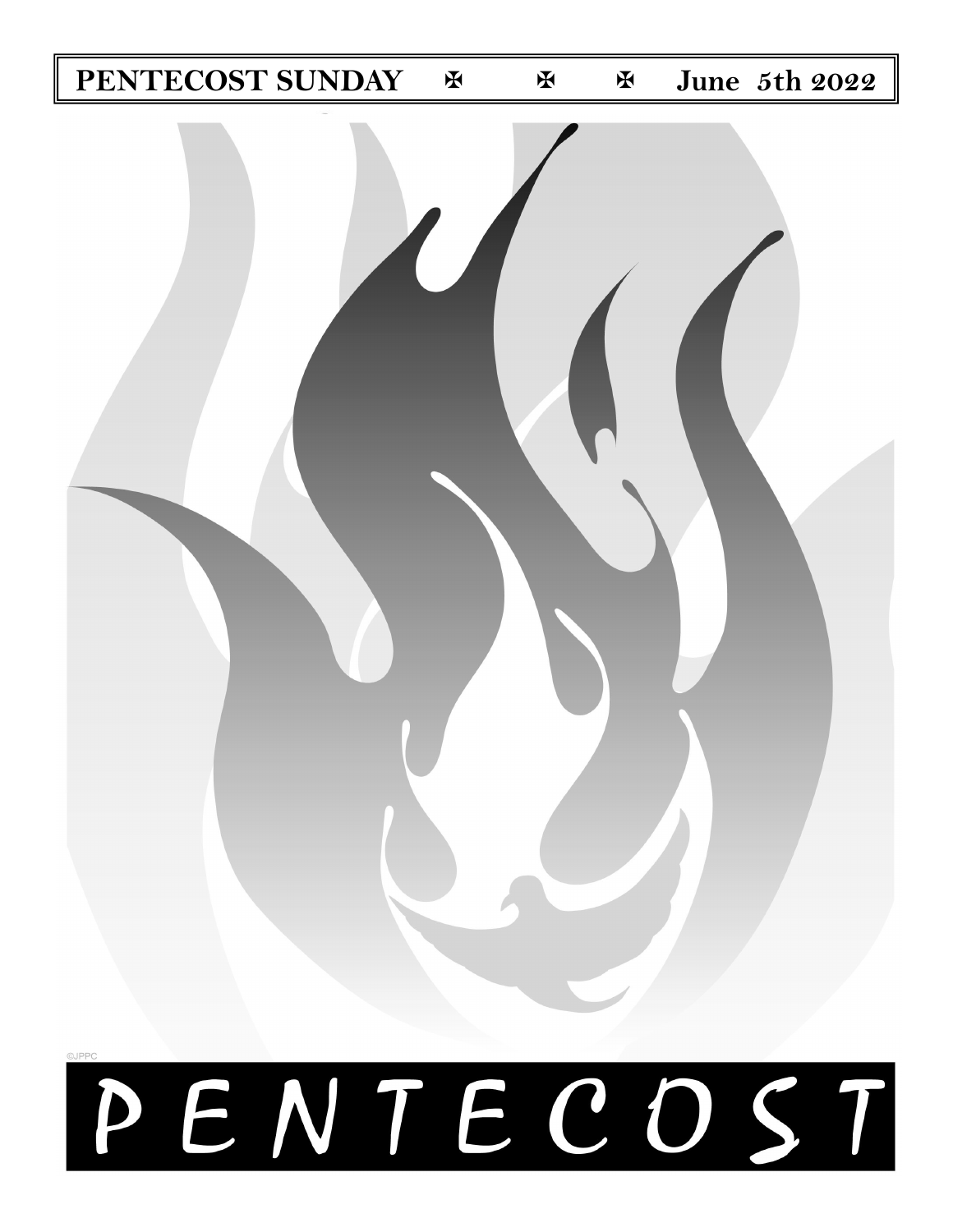# **FROM THE DESK OF Fr. Dave** *My dear friends and parishioners,*

*Our prayer is directed to asking God to send us His Holy Spirit. "Come Holy Spirit and renew the face of the earth!" New life and renewal can only come about when He pours out His love. That is what we ask of Him on this feast of Pentecost. His Church is made new, like a young Bride, to please her Spouse, Jesus. This is especially important to remember in the light of recent changes here in the South Side and Fountain Hill. The opportunity to have the Spirit breathe new life into our parish communities, is there if we respond to His grace. We each have special gifts from the Spirit to build up our church! Let us use them to go forward in growing spiritually to make Christ present in our parish.*

*Change is not always easy! New faces, new pastors and leadership need "getting used to".*

*My past years on the South Side of Bethlehem have taught me many things, chiefly that we can achieve great things in a simple way through His grace. I am sure we can do the same in the new pastoral situation. He will send us His Spirit. Many thanks for your kindness and support over the years. I am sure you will show the same goodness to your new pastor. Pray for me as I will remember you.*

*Sincerely in Christ,*

*Your friend and pastor,*  **Fr. David J. Kozak**

### *——————-——————————————————* **(HG)PARISH BLOCK PARTY-June 11th**

*Mass begins at 4 PM followed by the Block Party. Hot food will be served in the social hall. Tables and chairs will be available outdoors and inside. An ice cream truck will serve various treats for dessert. Games and crafts for children will be in the adjacent park. The party concludes at dusk (approx. 8 PM). Reservations are necessary and must be made NOW. You may call the parish office or email [hgcouncil22@gmail.com.](mailto:hgcouncil22@gmail.com) There is no charge for this event. The Block Party is presented by the Parish Pastoral Council and funded through a grant from parishioners, Susan and Ray Glemser.*

### **DO YOU ATTEND MASS HERE— BUT HAVENT REGISTERED YET? ITS VERY EASY………...WELCOME!**

*We encourage all Catholics to become an active participant in the life of our Parish Families. Please call either Rectory for more information.*

*—————————————————* 

**Incarnation of Our Lord Parish "Annual FIRECRACKER \$10,000.00 Drawing" 1st Prize \$5,500.00 2nd Prize \$3,500.00 3rd—7th prizes \$200.00EA.**  *NEED NOT TO BE PRESENT TO WIN ONLY 200 TICKETS SOLD TICKET COST \$100.00* **NEED TO BE BOUGHT BY JUNE 13TH**  *Please call Incarnation Rectory 610-866-3391 ext. #3 to reserve yours! BUY YOURS NOW!* 



*Pray that the Holy Spirit breathes into our nation to create a new <u>Culture of Life t</u>hat*<br>Di<sup>se</sup> cherishes event of the *cherishes every child, born and unborn.*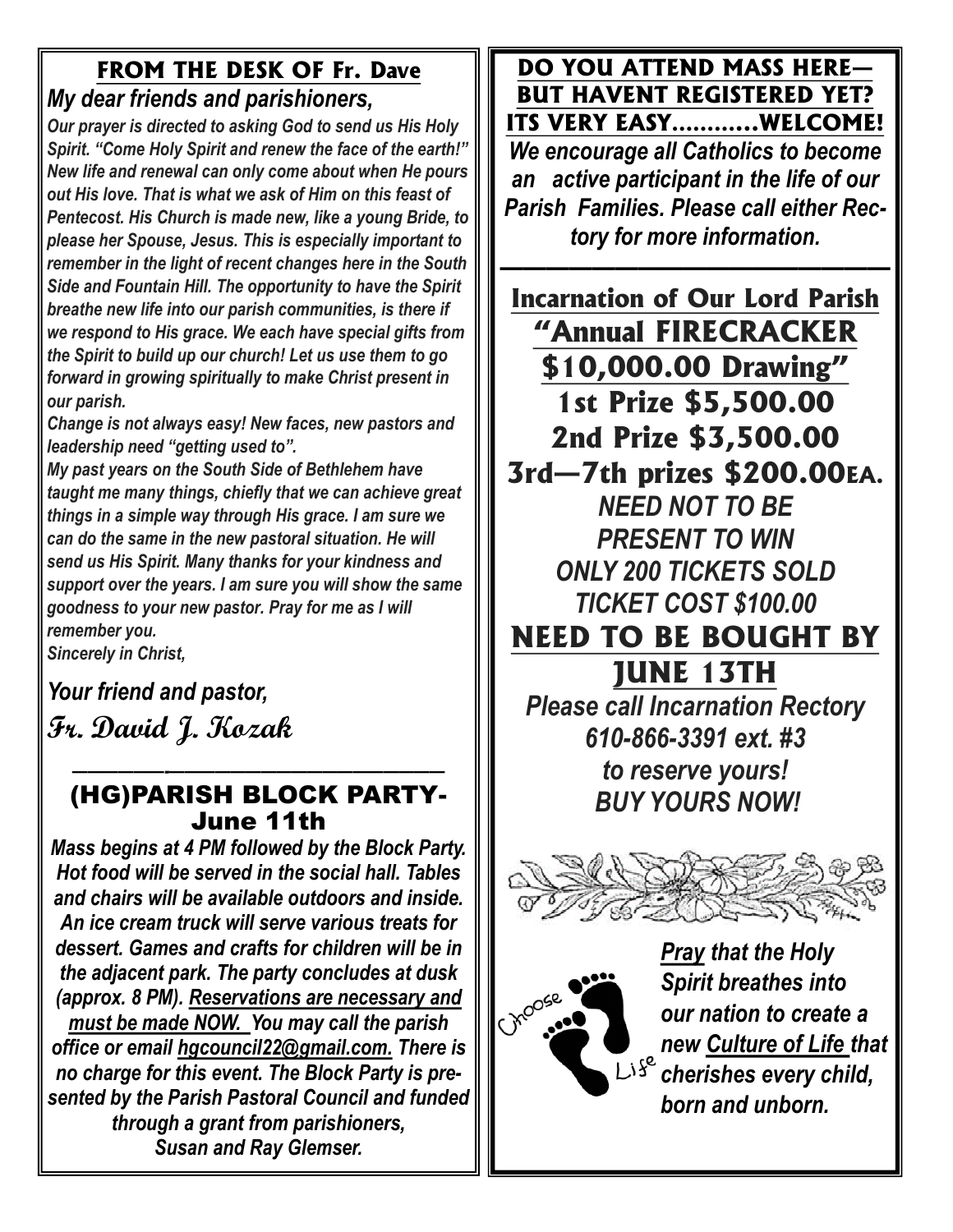### **Diocesan Victim Assistance Coordinator**

*Ms. Wendy S. Krisak, M.A., NCC, LPC, Direct Telephone Number: 1-800-791-9209* 

# **Secretary for Youth Protection**

*Pamela J. Russo, MSW, MS Telephone Number: 610-871-5200, Ext. 2204 prusso@allentowndiocese.org To learn more about the Diocese of Allentown's Youth Protection Programs, Sexual Abuse Policy, and Code of Conduct, visit www.allentowndiocese.org and click on "Youth Protection" in the upper right-hand corner.* 

**COURAGE –** *Diocesan Help Line: 610-217-5557* 

### **CATHOLIC BISHOP ABUSE REPORTING SERVICE**

*If you have an allegation of abuse against a bishop, please contact the Catholic Bishop Abuse Reporting Service at www.ReportBishopAbuse.org or by calling (800) 276-1562.*

### *——————————————————–————-* **Holy Ghost Financials**

*Weekly Collection for 5 / 29 = \$ 2,046.00 Online Giving = \$ 320.00*  **Total** *= \$ 2,366.00 THANK YOU! CAN YOU DO MORE FOR YOUR PARISH?*

# *THE SPIRIT'S ACTIVE POWER*

*——————————————————————*

*The mystery of the Trinity refers to one God in three persons. We frequently acknowledge Jesus as "the second person of the Trinity," but referring also to the Spirit as a "person" comes less naturally. In religious art, the Holy Spirit often appears as a dove or, as in today's reading from the Acts of the Apostles, tongues of fire. Much rarer are images of the Spirit as a "person" in recognizable human form. Today's readings do not settle the issue of how to picture the Spirit, but they certainly give shape to the Spirit's active power in the world and in each human heart. In Acts, the Spirit enables people to speak and understand a variety of languages. Paul's letter to the Corinthians praises the Spirit for all kinds of spiritual gifts, services, and "workings." Finally, in John's Gospel, Jesus calls the Spirit our Advocate and our divine teacher.* 

# *HG Prime Time Seniors Group*

 *PRIME TIME SENIORS meet on the first and third Monday of each month. Anyone age 55 and older is eligible to join. Dues are \$10 per year. The 2022 officers are:* 

*Jean Blaukovitch, President; Carol Barron, Vice President; Maureen Dresen, Secretary and Sue Grady, Treasurer. Refreshments are served at each meeting. NEXT MEETING TOMORROW Monday, June 6th BINGO June 20th Prime Time Anniversary Luncheon Reservation and payment are due NOW!*

### *————————————————————————-* **SENIORS TRIPS**

*Atlantic City Casino Trip – June 30, 2022 Tropicana Casino Hotel. \$88 per person.*  **SOLD OUT** *Payment due ASAP. Includes transportation, \$25 casino rebate; \$15 food voucher; show ticket to Music of Midler & Manilow; driver's tip; snacks and games on the bus. Also, planning a ONE DAY MYSTERY TRIP to LANCASTER It will be a mystery trip including meal and etc…Details to come in the near future… Call Boots (610-867-4839) or Maureen (610-866-8351) for reservations PLEASE NOTE THAT Trans Bridge has added a surcharge to all trips due to Gas prices going Sky high!*

#### *——————————————————————* **LITURGY COMMITTEE UPDATE (HG) Quiet Time**

*In the past few months, there has been a noticeable increase in the "chatter" before Mass. For many parishioners, this is a time of prayer and contemplation. Others see it as a time for fellowship and catching up with our friends. Please remember that if you must talk, please do so quietly and briefly. Remember that your conversation might be disturbing someone who is in prayer. For parents with children, we know that children have bad days. We are not disturbed by noisy children– it's a sign of a healthy and growing parish.* 

### *———————————————————-*  **(HG) Lectors and Greeters**

*We are always looking for additional lectors. We also plan to add Greeters to welcome parishioners and guests to our church. Both of these opportunities give you an easy chance to become involved with our parish. If you are interested in helping, please contact the parish office or email [MRDresen@gmail.com](mailto:MRDresen@gmail.com)*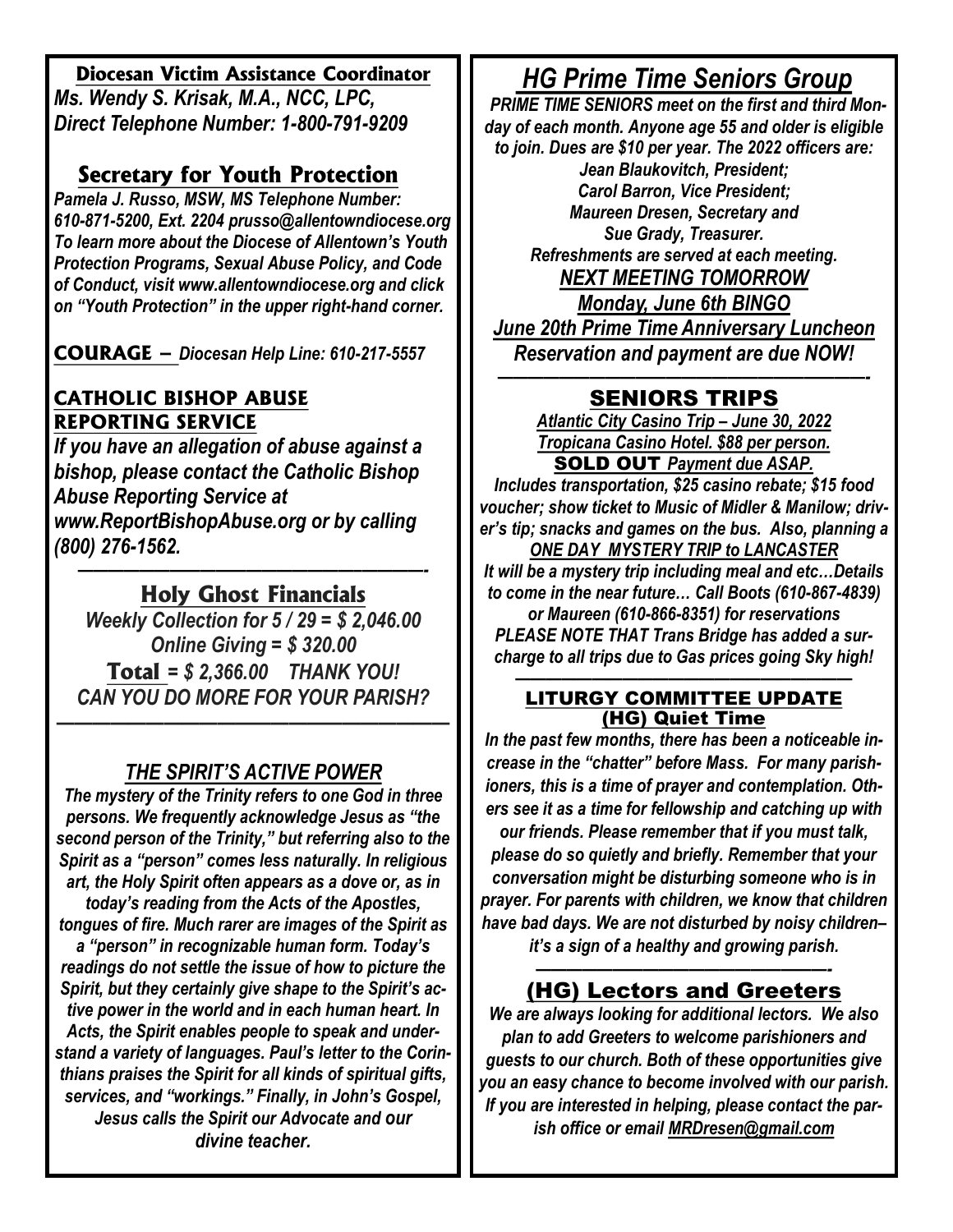# **(INC) P.A.G. NEWS………………**

*PAG Meeting – This Monday, 6/6/22, 6:30pm in Labuda Hall. Discussion topics will include recap of events such as the Pierogi Sale and planning for activities such as pastor receptions, Bingo Buffet, Halupki Sale, etc. All are welcome!*

*Monthly 50/50 Drawing – Reminder – \$5 per entry, and since this drawing takes place electronically, just make your donation in multiples of \$5. Donation envelopes must be received by the last day of the month.* 

*Save the date and stay tuned for more information about these other upcoming PAG activities/events (all dates tentative):*

*Bingo Buffet – Saturday, 7/23/22*

*——————————————————————*

*Incarnation Parish Senior Group New members are invited to join our group. Meetings are held on the 1st Wednesday of the month at 12 noon. Finger foods are served and bingo is played. Next meeting is Wed., July 6, 2022.* 

*President —Justine Yuhas, Vice-President —Irene Vidumsky, Secretary —Anne Pecsek, Treasure —Mike Vidumsky. Any questions contact any officer.* 

# **(INC) Yard Sale**

*items are now being accepted. Items can be brought before or after weekend masses to LaBuda Hall. Please no monitors, tvs, clothes or books. Any questions call Pat Krycia (610) 703-0857. We are also looking for empty baskets for our fall bazaar. ————————————————————————--* 

### **(INC) Saturday 4pm Mass DUE TO HOLY INFANCY PARISH USING THE PARISH PROPERTY FOR THEIR ANNUAL MULTI-CULTURAL FESTIVAL**

### **there will be no 4pm mass**

# **on Saturday, June 18th.**

### **YOU MAY ATTEND MASS AT HOLY GHOST AND YOUR ENVELOPES WILL BE RETURNED TO INCARNATION PARISH. ————————————————-———-**

# **Incarnation Financials**

*Weekly Collection for 5 / 29 = \$ 1,700.00 Online Giving = \$ 333.00*  **Total** *= \$ 2,033.00 THANK YOU! CAN YOU DO MORE FOR YOUR PARISH?*

# **A PRAYER TO THE HOLY SPIRIT**

*————————————————————————*

**Spirit of Jesus, poured out in flames of fire upon your disciples on the day of Pentecost, we pray to you: Set afire the hearts of your faithful so that they will announce in all the languages of the world the wonders of the salvation of God. —From Come, Lord Jesus by Lucien Deiss, CSSP, copyright © 1976, 1981**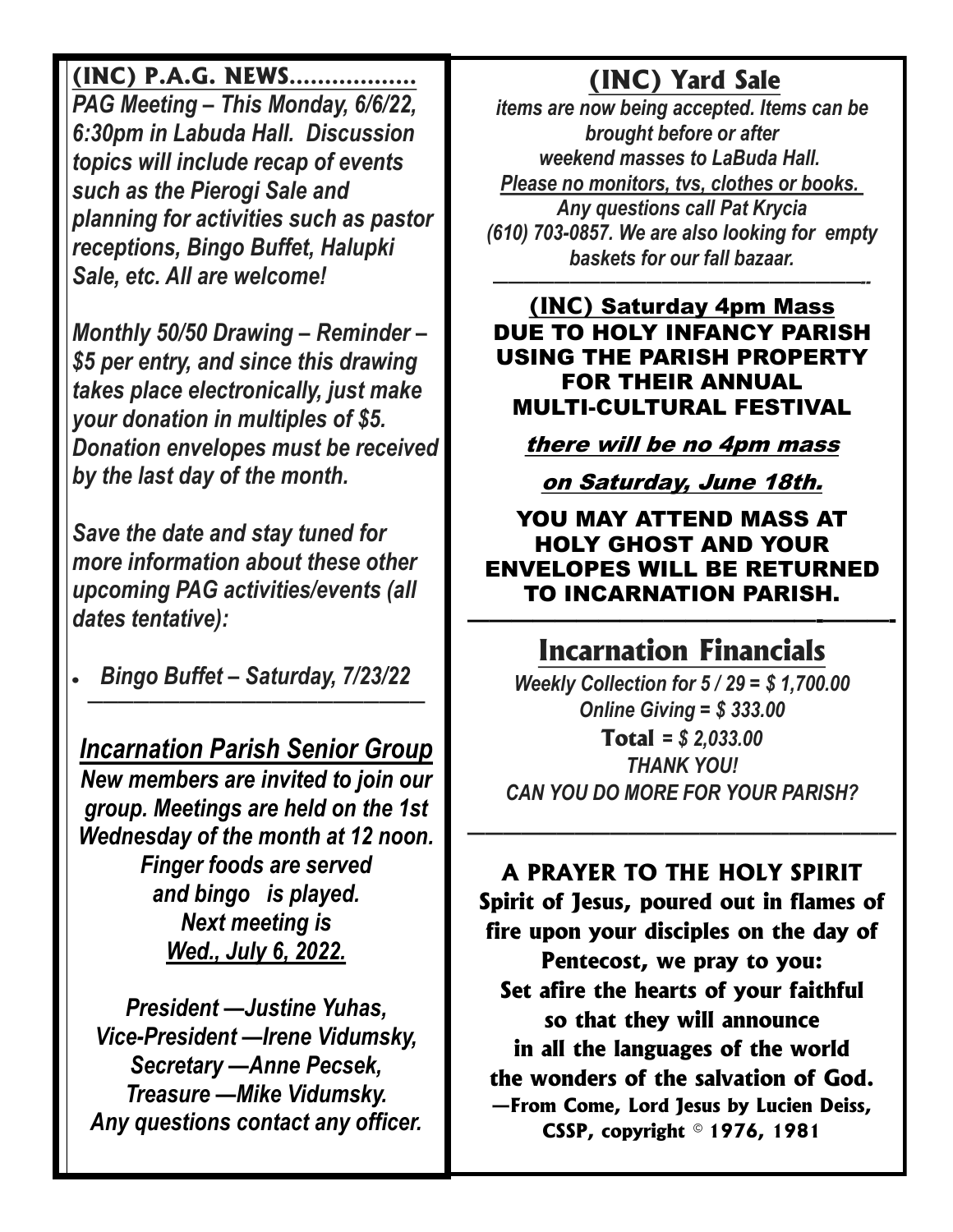**SAT.** June 4th Saturday VIGIL

*(HG)4:00 pm Living & Deceased Parishioners (INC) 4:00 pm Mary Raykos (10th Anniversary) by daughter Karen Fatzinger & Family* 

#### **SUNDAY June 5th 2022 PENTECOST SUNDAY (HG) PARISH FEASTDAY**

*(INC) 9am Judy Onuschak by The Family (HG) 10am Living & Deceased Parishioners* 

 *(INC) 11am –POLISH Mass Cezarek Buchalow by sister Magdelena Posinski-Buchalow* 

 *(HG) 1:30pm Mass in the Ordinariate Form*

*(INC) 2:00pm Solemn (99th Anniversary) Mass for Slovak Catholic Sokols #78* 

*————————————————————————— Mon. June 6th — Mary Mother of the Church (HG) 8:00am EBart Guter by Vincent Doddy* 

*Tues. June 7th — Ordinary Time Weekday (HG) 8:00am Joseph & Justine Kundek by the Family* 

*Wed. June 8th— Ordinary Time Weekday (HG) 8:00am*  $M$ *Mary Catherine Yost by Thomas Hoof* 

> *Thurs., June 9th— St. Ephrem (HG) 8:00am Alice Friedman*

*Fri., June 10th — Ordinary Time Weekday (HG) 8:00am*  $\Phi$ *Agnes Velas by Jeanne & Elvin Garcia* 

*————————————————————————— SAT. June 11th PENTECOST Saturday VIGIL* 

*(HG) Adoration 3 pm til 3:55 pm & (HG) (INC) Confessions 3pm til 3:45 pm (HG) 4:00 pm Agnes Repasch by the Family* 

*(INC) 4:00 pm Joseph Raykos by Wife Barbara* 

### **SUNDAY June 12th 2022 TRINITY SUNDAY**

*(INC) 9am Mary Ann Vidumsky by the Family*

 *(HG) 10am Thomas O'Connell by Boots & Family* 

 *(INC) 11am –POLISH Mass Walter & Josephine Rzeznik by son Ignatius*

 *(HG) 1:30pm Mass in the Ordinariate Form* 

### **EXAMPLE DEVOTIONAL LAMPS**

*\$10 PER WEEK PLEASE CALL EITHER RECTORY —————————————————————-*

ж

*Devotional Lamps @ Holy Ghost Church Sanctuary*  **In Memory of**  $A$ **ndy Spevak by Wife Mariann** *Tabernacle (2) In Memory of George Maurer by Wife Helen & Fam. St. Joseph In Memory of Edward & Helen Bauer by the Bauer Family B.V.M In Memory of Robert & Dorothy Blaukovitch by the Bauer Family Sacred Heart Health & Blessings on Fred Schuster St. Theresa Health & Blessings on Steph Lee by Helen Maurer St. John the Hermit In Memory of*  $\Phi$  *Buragino, Corroda & Shunk Families St. (Padre) Pio - Our Lady of Pompeii Health & Blessings on Rachel Horwath Infant of Prague - St. John Capistrano Deceased Members Bechdolt / Boccardi Fams Our Lady of Fatima Health & Blessings on Jerry Berger Pieta In Memory of Alexander & Elizabeth Trotsky St. Vincent DePaul Chapel / Tabernacle Lamp In Memory of George & Concetta Petito, Rosemarie Petito Hare & Joanne Petito*

#### *——————–———————-——————————*  $\mathbf{H}$ **Devotional Lamps**   $\mathbb H$

*Incarnation of Our Lord* 

*Sanctuary Lamp In Memory of Kelvin Webb by wife Liz* 

*Blessed Virgin Mary Lamp In Memory of Deceased Members of Novak, Ruyak & Carbaugh Families* 

> *St. Joseph Lamp In Memory of John Gasdaska by Andrea Barna*